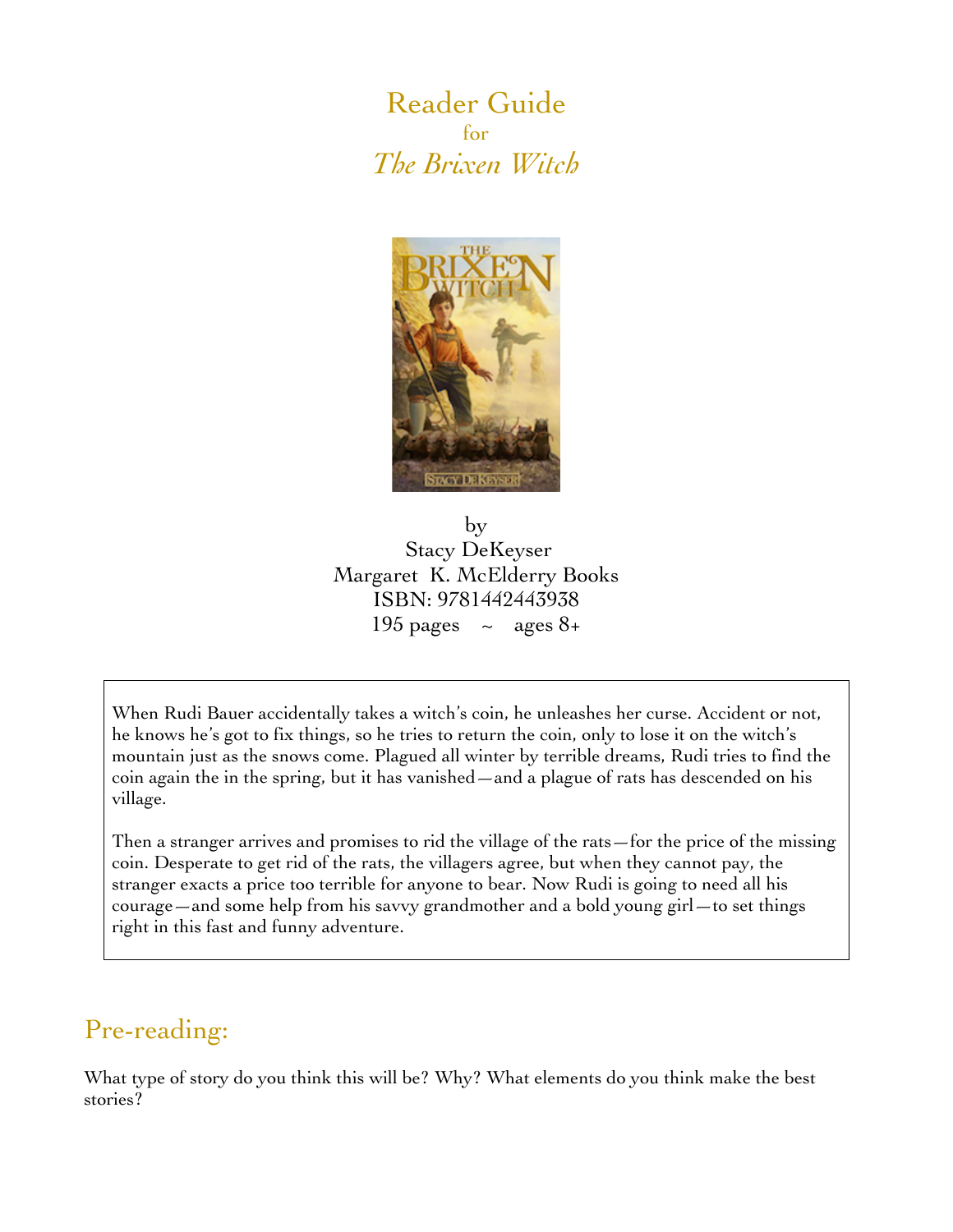### Chapter 1:

**Vocabulary**: blustery, remarkable, lair, hurled, exasperation, trousers **Comprehension**: List everything you learned about Rudi Bauer in this chapter. **Prediction**: How do you know the coin will cause Rudi trouble? What type of trouble do you think he'll be in for?

#### Chapter 2:

**Vocabulary**: stifled, scuttled, disturbances, clambered, entwined, infernal, embers, phantom, foreboding, enchants, trinket, torment, venture **Comprehension**: Do you think Oma knows about the gold coin or not? What clues do you have that she does or does not? **Prediction**: What will Rudi do with the coin?

## Chapter 3

**Vocabulary**: waning, trodden, encrusted, frigid, penetrated, treacherous, emerged, befallen, meandered, switchbacks, scree, malevolent, brandished, avalanche **Comprehension**: Why must Rudi leave as soon as possible? Explain the effects of his decision to

leave the trail. **Prediction**: What will happen during the winter?

Chapter 4

**Vocabulary**: obediently, smiting, excursion, sought, prickly, parched, torment **Comprehension**: How much time has passed? Why is Rudi still unhappy? What does Oma tell him he must do?

**Prediction**: What will Rudi do next? What would you do?

#### Chapter 5

**Vocabulary**: fitful, marveled, vigor, penetrate, infernal, boisterous, entwined, skittish, dispersed **Comprehension**: Describe spring in Brixen. What is seen that's bad luck? Do you believe in superstitions such as these?

**Prediction:** What will be the no good that comes?

## Chapter 6

**Vocabulary**: grogginess, spare, trudging, tanner, forlorn, scuffling, abundance, curse, superstitious, infestation

**Comprehension**: What new problem has arrived in Brixen? Why does Rudi believe there may be a connection to the golden guilder?

**Prediction**: Will the townspeople find out and blame Rudi? Would you be willing to tell?

# Chapter 7

**Vocabulary**: prophetic, thatch, hearths, vile, blacksmith, remedy, beckoned, gavel, sympathetic, acquired, expert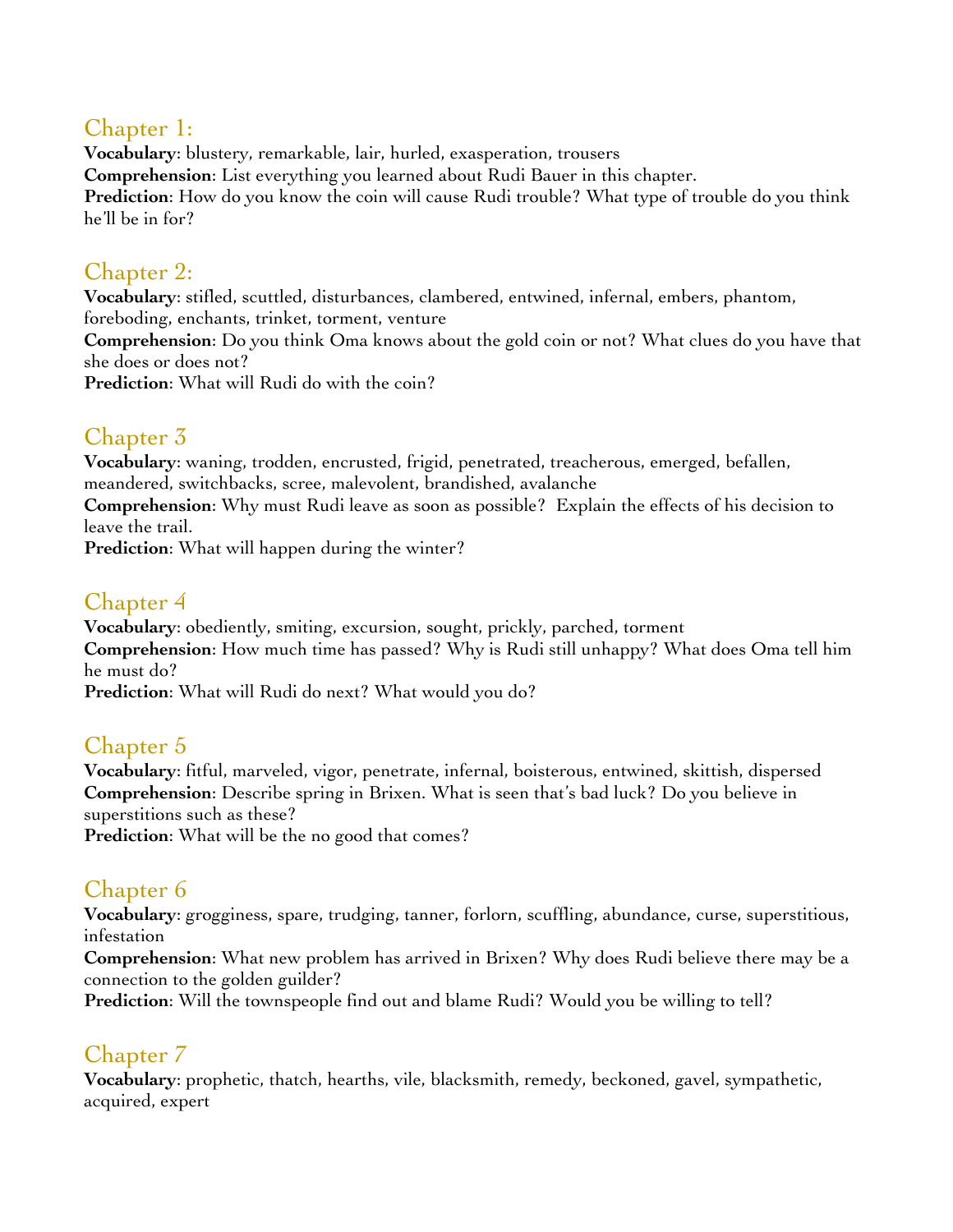**Comprehension**: Why did the villagers decide to hire Herbert Wenzel the rat catcher? What will the results of this prove to Oma and Rudi?

**Prediction**: Explain why you think Master Wenzel will be successful or not.

#### Chapter 8

**Vocabulary**: ferrets, distracted, vigorously, fretful, chortled, tolerating, overabundance, vermin, conceal, queasy, scowled

**Comprehension**: Why can't the rat catcher promise to get rid of every single rat? Why is this a concern? Explain why you would or would not be willing to help the rat catcher. **Prediction**: What will happen next? Why do you think so?

### Chapter 9

**Vocabulary**: forlorn, commenced, parallel, stoats, disposition, docile, confronted, accomplished, unsavory, vexing, forsake, repulsive, peculiar, scourge

**Comprehension**: Explain how Rudi and Master Wenzel catch rats in the houses of Brixen village. **Prediction**: How will helping with the rats change Rudi?

#### Chapter 10

**Vocabulary**: opinionated, jostled, tally, gaggle, begrudge, daresay **Comprehension**: Do you agree with Rudi's statement that "sometimes a rat is just a rat" in this case or not? Why?

**Prediction**: Explain why you think the town is done (or not) with the rat infestation.

#### Chapter 11

**Vocabulary**: transformed, unburdened, anticipation, torrent, satisfy, unison **Comprehension**: Do you agree with Rudi's assertion that neither young people nor old people are afraid of the truth? Why? Explain why the mood of the villagers changes in this chapter. **Prediction**: What will Rudi do now about the big problem? Who will he need to seek help from?

## Chapter 12

**Vocabulary**: fretted, vague, menace

**Comprehension**: Why is Oma not convinced that the witch had anything to do with the return of the rats? Would you feel responsible if you were Rudi? What would you do about it? **Prediction**: What could be the menace they don't know?

## Chapter 13

**Vocabulary**: populace, emphatic, oaf, league, cohorts, complacency, blight **Comprehension**: Why does Rudi feel the need to speak in front of the whole village? What clues tell you who the stranger is?

**Prediction**: Will the town use the stranger to rid itself of the rats?

# Chapter 14

**Vocabulary**: tattered, midst, malevolence, pestilence, devised, expenses, complacency, delicate, contemplate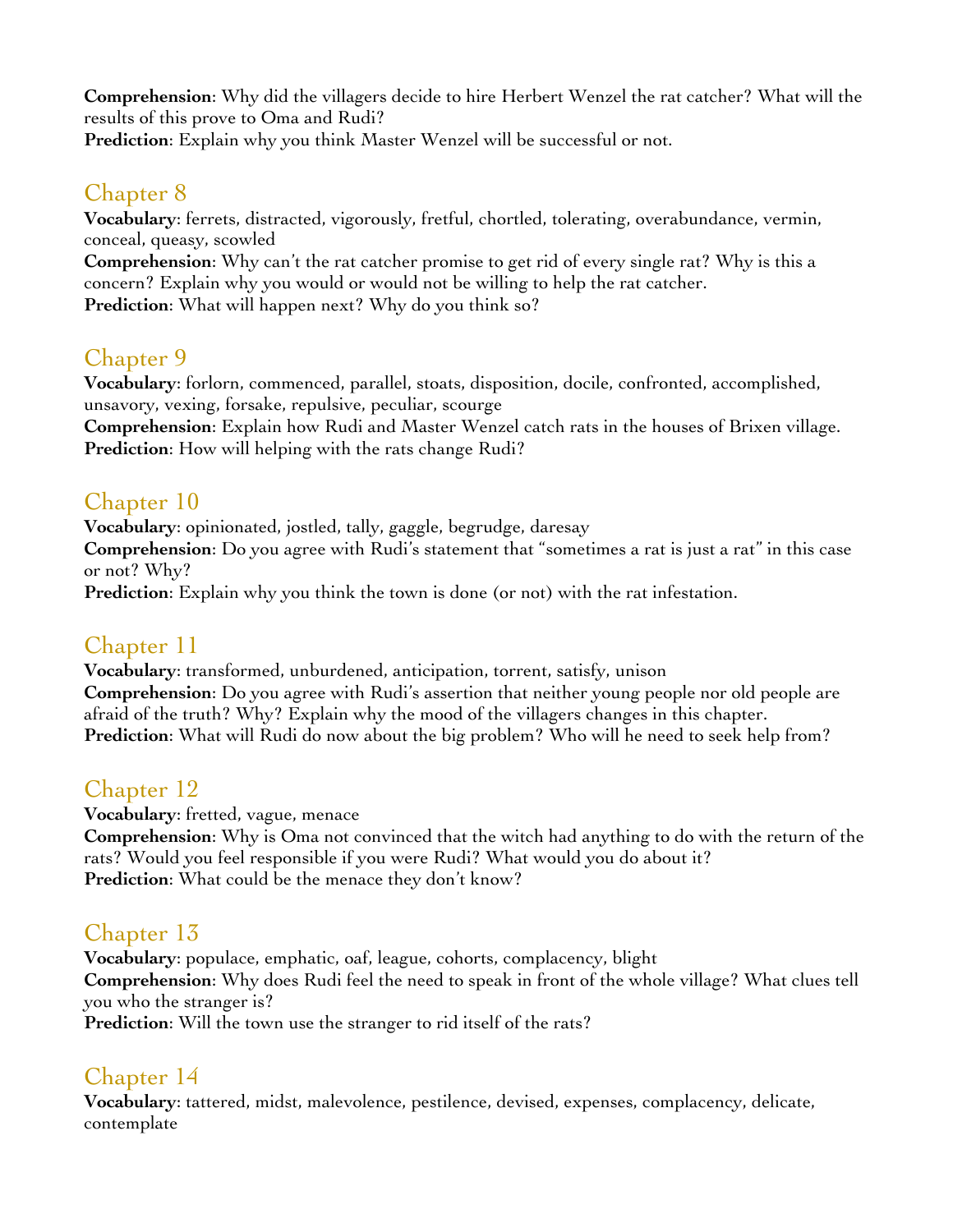**Comprehension**: What price does the stranger ask to rid the village of the rats? Why is that an impossible task for the village?

**Prediction**: How will Rudi convince the villagers not to get involved with the stranger?

#### Chapter 15

**Vocabulary**: erupted, distress, clever, preposterous, scowled, rogue, disquieting, motley, blunder, reconvene

**Comprehension**: Why has it become even more important to rid Brixen of the rats? If left unstopped, what could happen?

**Prediction**: How will Rudi take part in ridding the village of the rats?

## Chapter 16

**Vocabulary**: plaintive, scoundrel, relief, fearsome, dubious, excursion, sheath, quivering **Comprehension**: What does the witch's servant actually do? How? **Prediction**: Will Rudi be able to find the golden guilder with the help of Otto and Marco?

## Chapter 17

**Vocabulary**: kneaded, loomed, exasperated, accounting, desperate **Comprehension**: What plan do they create to find the coin? Can you think of another way to discover it?

**Prediction**: Will the townspeople be able to collect enough money?

## Chapter 18

**Vocabulary**: trinket, sifting, lamentable, scourge, fervently **Comprehension**: What does Rudi find on the mountain? Why would the coin want to be found? **Prediction**: If Rudi can find the golden guilder what will he do with it?

#### Chapter 19

**Vocabulary**: deliberately, reckoning, transaction, irresistible, yearned, frantic **Comprehension**: What does Rudi hear on the mountain? Does it help him find the gold coin? **Prediction**: What will happen next? Why do you think so?

## Chapter 20

**Vocabulary**: domain, interrogating, entice, transfixed, mesmerizing, lamentations, scoffed, emissary, envisioning, lump, flickering

**Comprehension**: Why does Oma think the spoon has some connection to the witch? What must Rudi do? How do you act when you're scared?

**Prediction**: What will Rudi do about the spoon?

# Chapter 21

**Vocabulary**: accompanied, meandered, outcropping, obscured, refuge, hearth, immeasurable, accustomed

**Comprehension**: What does Rudi learn from the witch? What does the witch learn from him? **Prediction**: Will Rudi talk of his visit with others in the village or not? Why?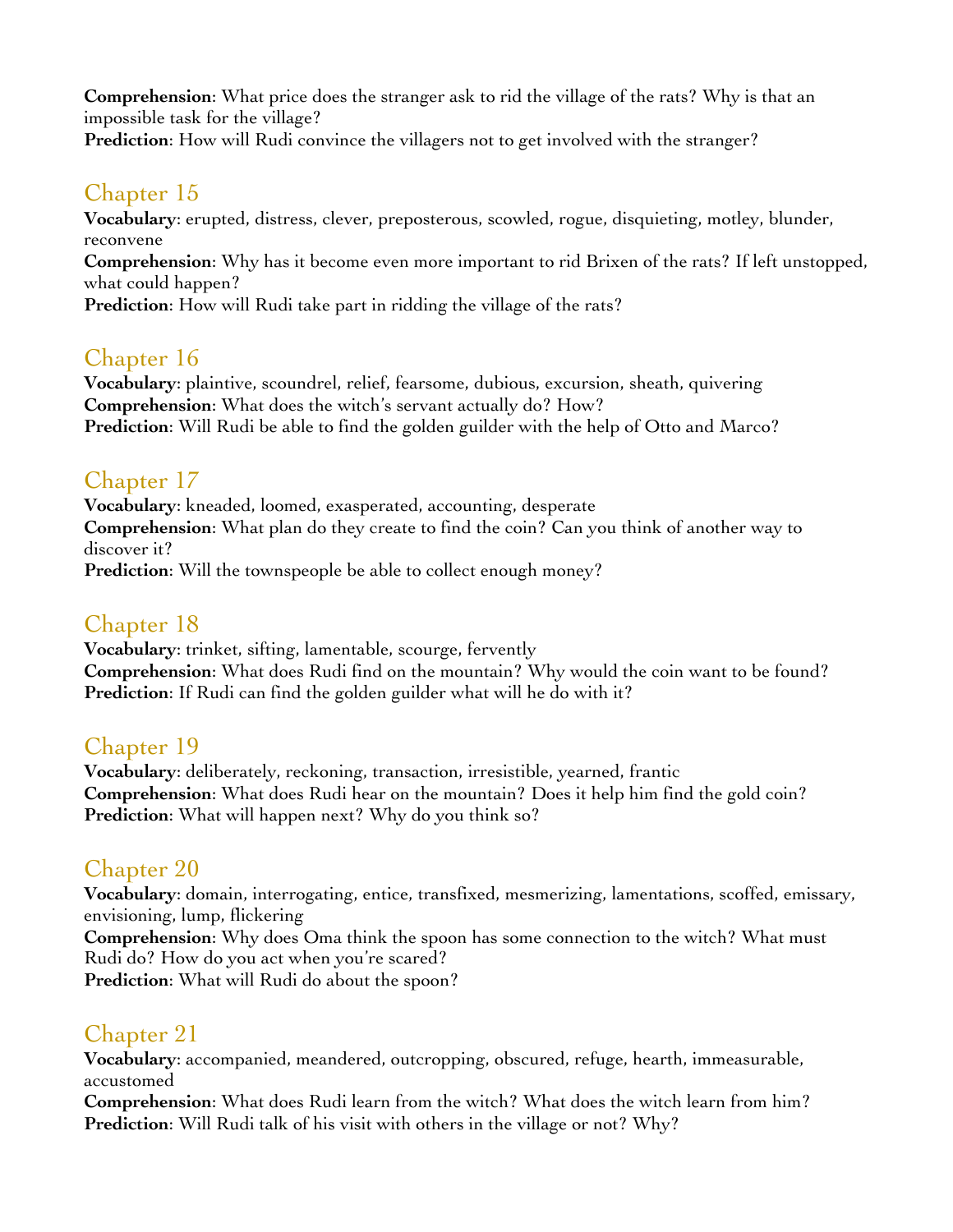#### Chapter 22

**Vocabulary**: ceased, supplication, wary, banish, furtive, hexes, intervene, betrayed, vile, possession, intervene, anguished

**Comprehension**: Explain why the witch is afraid of her own servant? What has he done? **Prediction**: Will Rudi be able to help the witch and the villagers?

## Chapter 23

**Vocabulary**: despair, endured, scoff, irritable, imposter, fraud, brandish, vanity, allies, formulated **Comprehension**: What are the weaknesses of the witch's servant? Why must they ruminate on an idea to defeat him? Have you ever needed to ruminate about something? **Prediction**: What plan will they come up with to defeat the servant? How will they use his

weaknesses against him?

### Chapter 24

**Vocabulary**: abide, rumination, haste, feisty, ornery, intervene, fearsome, midwife, philosopher **Comprehension**: Why is it so unlucky to talk about the witch? How is she important to the village? Do people always need someone to blame for their troubles?

**Prediction**: What will Rudi do next? If he tells anyone about what he's learned who do you think it would be? Why?

### Chapter 25

**Vocabulary**: clutches, instincts, fiend, smitten, torment, indecision **Comprehension**: How will Rudi lure the servant? What will he use? What must he never do? **Prediction**: Will he be successful or not? Why?

## Chapter 26

**Vocabulary**: unmistakable, crevice, confirm, motley, sneer **Comprehension**: Describe what happened so far with the plan. Why did Rudi tell Susanna Louisa to take all the things from the cave? **Prediction**: Will the children be able to escape or not? How?

# Chapter 27

**Vocabulary**: ill-tempered, scrambled, agony, indecision, possession **Comprehension**: List the steps Rudi and the children took to gain their freedom. How does Rudi use the servant's indecision against him? **Prediction**: Will Rudi ever see the witch again? Will he one day tell his own children about her?

## Chapter 28

**Vocabulary**: admonished, incantation, embellished, folktale, legend **Comprehension**: How did Rudi change as a person from the beginning of the story? **Prediction**: Do you think Rudi will ever face troubles with the witch or her servant again?